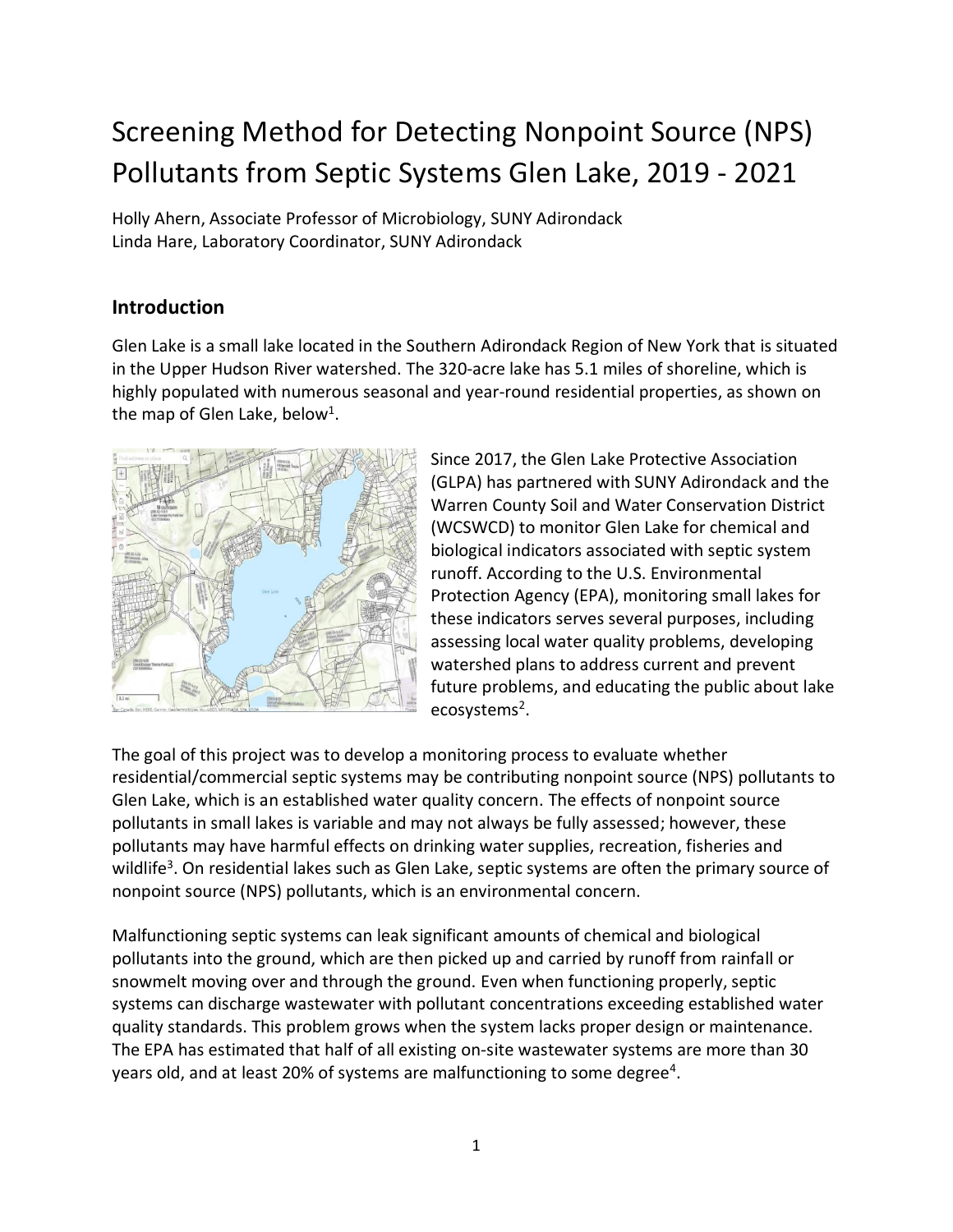Failing septic systems may contribute to declining water quality and soil chemistry, and may pose health hazards by potentially introducing viruses, fecal contamination, and nutrients that could lead to growth of invasive water plants, algal blooms and other ecological imbalances. Because septic systems are the predominate wastewater treatment systems in non-urban areas, tracing septic pollution provides data that helps to guide the process of improving water quality<sup>5</sup>.

Contamination from septic systems is one of the most difficult sources of nonpoint source (NPS) pollution to quantify, in part because locating a specific malfunctioning septic system within a watershed is very challenging. Fluorescent dyes such as rhodamine have been used to determine whether a septic system is contaminating surface or groundwaters; however, the usefulness of this approach is limited by several factors, including decay of the signal by sunlight, adsorption of the dye to surfaces, background florescence from natural biological sources, high detection limits, and the need to access private residences to perform the test.

Other methods that have been used to detect septic system leaks include detection of elevated concentrations of chemical agents associated with human activity in surface water, such as nitrate, phosphate, chloride, caffeine, and sucralose, and detection of biological indicators of septic contamination, including fecal bacteria or bacterial metabolites. Source-tracking methods that look for genetic markers of fecal bacteria have also been used successfully, however this type of testing requires specific laboratory equipment and trained personnel, and is therefore expensive to perform<sup>4</sup>.

Previously, we demonstrated that concurrent detection of fecal bacteria (specifically *Escherichia coli*) and hypochlorite ion ("free" chlorine found in bleach and cleaning products) in near-shore lake samples, using commercially available test kits and procedures, is a costeffective way to identify areas where septic system NPS pollutants are entering the lake<sup>6</sup>. A primary objective of this project was to optimize the process of sample collection and testing for these two indicators, which will enable trained citizen volunteers to monitor their lakes for septic system-derived pollutants.

### **Method**

Water samples were collected by boat from 24 sampling locations one day per month between May and October. Each sampling location was identified with visual and GPS coordinates using the Google Maps app on an iPhone. The decision to collect samples at sites distributed around the lake allowed us to conduct an unbiased and comprehensive survey with regard to contaminants that might be associated with septic systems. Samples were taken as close to the shore as possible, typically between  $2 - 6$  feet from land. Additional samples were obtained from sites in the lake's graminoid fen and inlet areas. Other parameters, such as air and water temperature, pH, and weather conditions were recorded as well.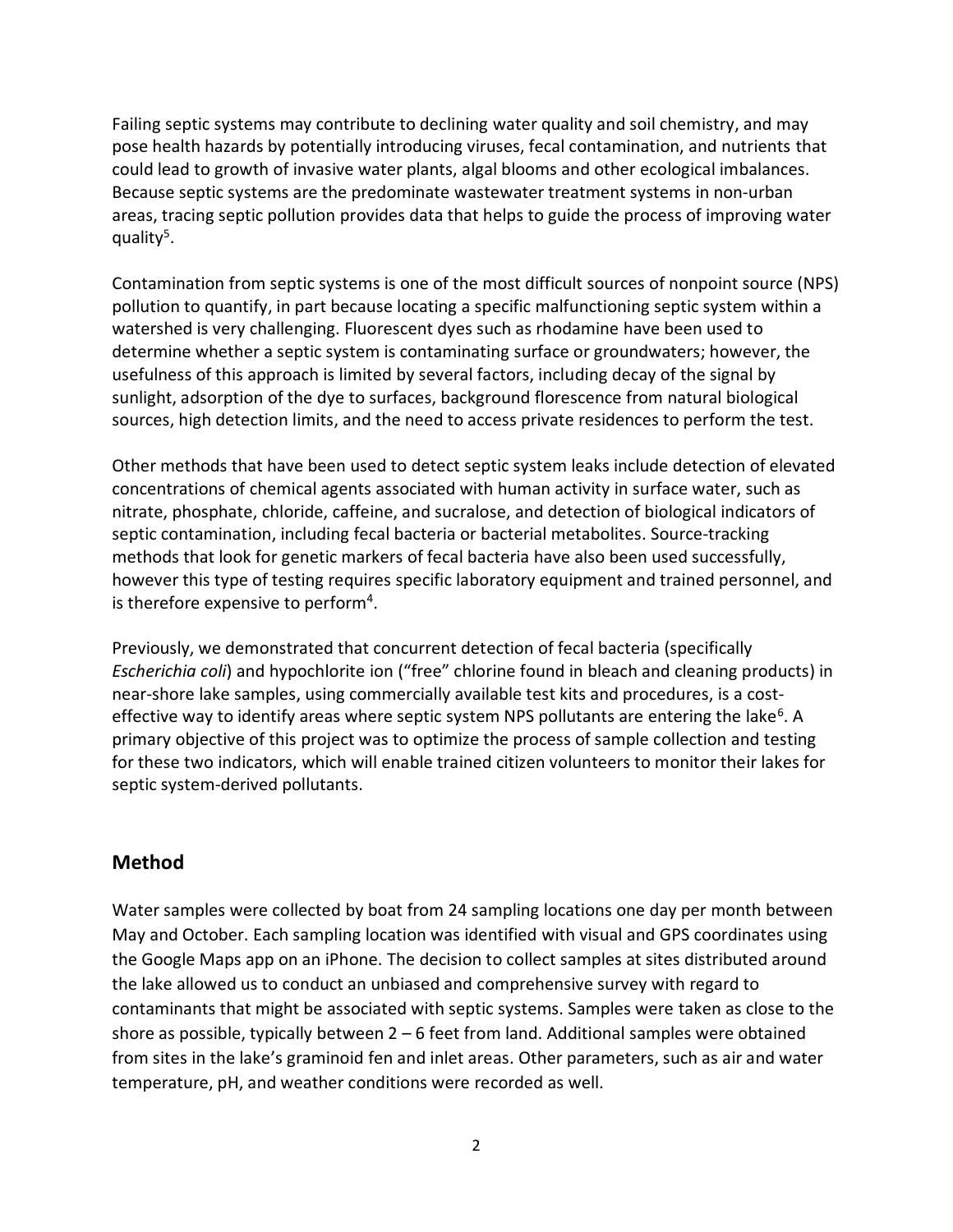At each site, a "grab" sample was obtained by submerging a sterile 250 mL Nalgene bottle approximately 10 – 20 cm under the surface of the water. All samples were stored in a cooler with ice and transferred to the Microbiology Research Laboratory at SUNY Adirondack, where they were processed within 2 hours of sample collection. Testing was completed in the laboratory according to manufacturer's instruction.

To determine if fecal bacteria were present in the water, we used the IDEXX Colilert kit, which is an EPA approved testing system that can detect both total coliform bacteria and one specific fecal coliform, *Escherichia coli* in a single test<sup>7</sup>.

IDEXX Colilert is a qualitative, culture-based test kit containing chromogenic and fluorogenic substrates that specifically react with bacterial enzymes to produce a color change and fluorescence when viewed under long wavelength UV light. As performed, this test indicates only the presence/absence of *E. coli* in water samples. Briefly, 100 mL of lake water was added to a sample bottle, and a packet of the sample reagent was added to the bottle. The bottles were inverted to mix the contents, and then incubated for 24 hours at  $35^{\circ}$ C, according to manufacturer instructions. After incubation observation of a yellow color indicates the presence of coliform bacteria, while yellow color and fluorescence, which is detected using a black fluorescent light, indicates that *E. coli* is present in the water sample.

In 2021, we evaluated the Roth Bioscience R-CARD, which is a quantitative rapid test for the detection and enumeration of *Escherichia coli*. The R-CARD is user-friendly and requires no specialized laboratory equipment other than an incubator. Briefly, 1 mL of each water sample tested was pipetted on the center of the card, and slowly covered by a plastic film which causes the sample to spread evenly across the card. Inoculated R-CARDs were then incubated at 35°C for 15 – 20 hours. After incubation, blue/green colonies (referred to as colony forming units, or cfu) were counted, which is a direct indication of the number of *E. coli* cells present in the water when the sample was collected. Because this was a new procedure and the concentration of EC in the lake samples was unknown, positive and negative controls, along with serial dilutions of lake samples were prepared and plated on R-CARDS.

The samples were also tested for free chlorine (hypochlorite ion) using a Hach DPD Free Chlorine test kit and Hach DR/800 colorimeter, according to manufacturer's instruction. This test is performed by mixing one packet of the DPD Free Chlorine Reagent with 10 mL of lake water. The DPD reagent reacts with free chlorine and forms a pink color, which is detected using the Hach colorimeter. This assay detects between 0.02  $-$  2.0 mg/L of chlorine, and any concentration above 0.02 mg/L was considered positive for free chlorine.

Detection of both *E. coli* and hypochlorite in a water sample was considered a positive indicator of septic system leakage into the lake. Although it is not possible to identify a specific septic system from which the pollutants may have originated, this approach can be used to highlight areas where problems may exist.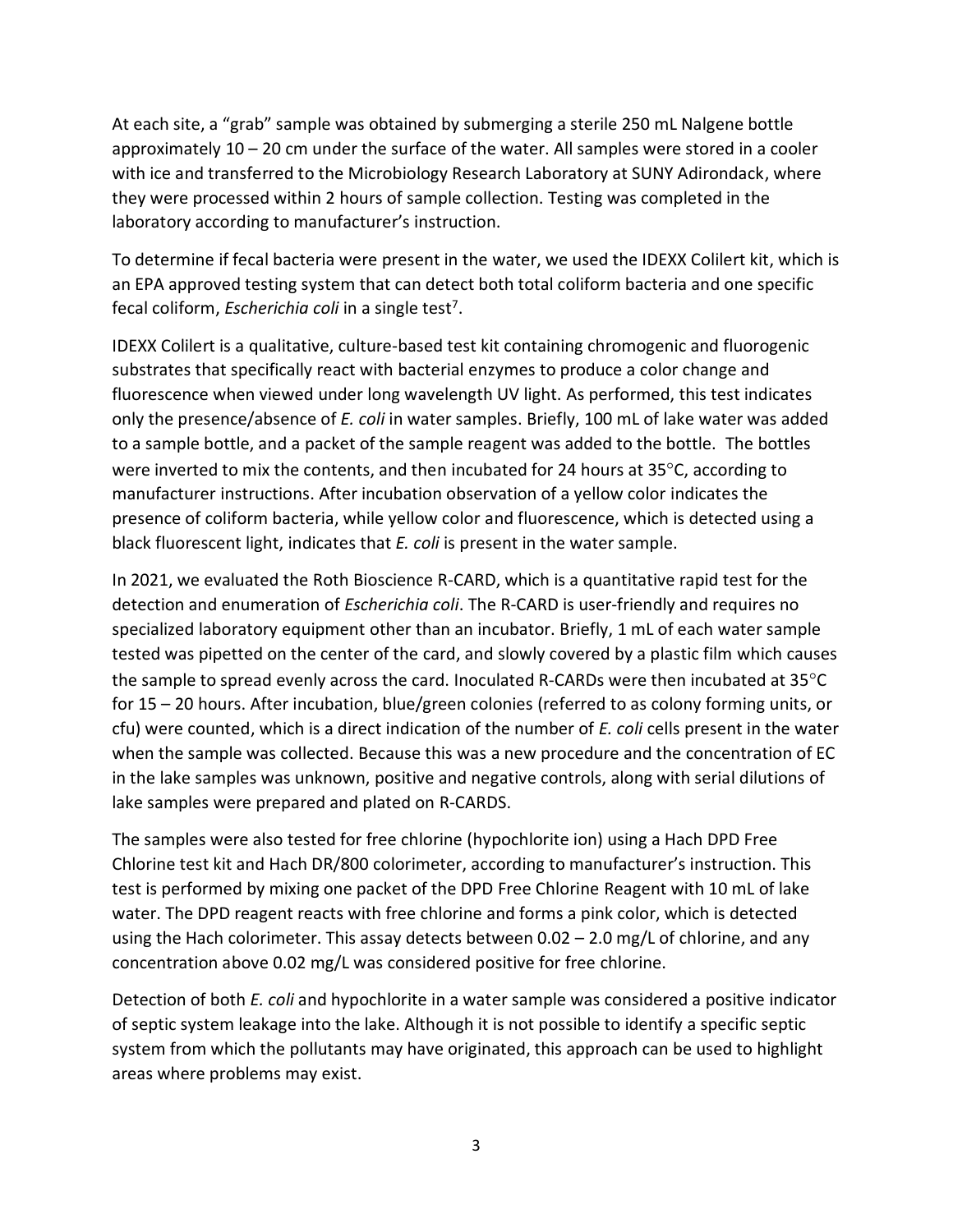### **Results**

During the development phase of the project in 2016, we had the opportunity to investigate a sewage spill that resulted in closure of a public beach at the south end of Lake George. A total of ten sites were tested for *E. coli* and hypochlorite. Both indicators were detected only at the beach sampling site, while other testing sites adjacent to the beach were negative for one or both indicators (data not shown).

Over a five-year period, from August of 2017 through October of 2021, water samples taken from Glen Lake were tested for *E. coli* and hypochlorite a total of 25 times. In 2017, all sites were tested once, in August. In 2018, only half of the sites were tested each month, due to funding and logistical considerations. In 2019, 2020, and 2021, all 24 sampling sites were tested, for a total of 18 testing dates. Testing results for these three years is summarized in Table 1, below:

| Site #         | 2019         |              |              | 2020         |              |              |              |              |                | 2021         |              |                |              |              |              |              |              |              |                         |       |
|----------------|--------------|--------------|--------------|--------------|--------------|--------------|--------------|--------------|----------------|--------------|--------------|----------------|--------------|--------------|--------------|--------------|--------------|--------------|-------------------------|-------|
|                | 16-May       | $10$ -Jun    | $8 -$ Jul    | 12-Aug       | $10-Sep$     | 8-Oct        | 13-May       | $10 - Jun$   | 6-Jul          | 18-Aug       | $14-Sep$     | $12$ -Oct      | 10-May       | 8-Jun        | $6 -$ Jul    | 10-Aug       | $14-Sep$     | $12-Oct$     | 3 Yr Total              | % Pos |
| $\mathbf{1}$   | $\mathbf{0}$ | $\mathbf 0$  | 1            | $\mathbf 0$  | 1            | $\mathbf 0$  | 0            | $\bf{0}$     | $\bf{0}$       | 1            | $\mathbf 0$  | 1              | $\mathbf 0$  | 1            | $\mathbf 0$  | $\mathbf 0$  | $\mathbf 0$  | $\bf{0}$     | 5                       | 27.8  |
| $\overline{2}$ | 1            | $\mathbf 0$  | $\mathbf{0}$ | 0            | 1            | $\mathbf 0$  | $\bf{0}$     | $\bf{0}$     | 1              | $\bf{0}$     | $\mathbf{1}$ | $\mathbf{0}$   |              |              |              | $\mathbf{1}$ |              | $\mathbf{0}$ | $\overline{9}$          | 50.0  |
| 3              | $\mathbf 0$  | $\mathbf{0}$ | $\mathbf{0}$ | $\mathbf 0$  | $\mathbf 0$  | 0            | $\bf{0}$     | $\bf{0}$     | $\bf{0}$       | $\bf{0}$     | 1            | 1              |              | 1            |              | $\mathbf 0$  |              | $\bf{0}$     | 6                       | 33.3  |
| 4              | $\mathbf 0$  | $\bf{0}$     |              | $\mathbf 0$  | 1            | 0            | $\bf{0}$     | $\mathbf{1}$ | $\bf{0}$       | $\mathbf 0$  |              | $\bf{0}$       | $\bf{0}$     | $\mathbf{0}$ |              | $\mathbf{0}$ |              | $\mathbf 0$  | 6                       | 33.3  |
| 5              | $\mathbf 0$  | 0            | 1            | $\mathbf 0$  | $\mathbf{1}$ | $\bf{0}$     | $\bf{0}$     | $\bf{0}$     | $\bf{0}$       | 1            | 1            | 1              | $\mathbf 0$  | $\mathbf{1}$ | $\mathbf 0$  | $\mathbf{0}$ | $\bf{0}$     | $\bf{0}$     | 6                       | 33.3  |
| 6              | $\mathbf 0$  | 0            | $\mathbf{0}$ | $\bf{0}$     | $\bf{0}$     | 0            | $\bf{0}$     | $\bf{0}$     | 1              | $\bf{0}$     | $\bf{0}$     |                | $\bf{0}$     | $\mathbf 0$  |              | $\mathbf{0}$ | 0            | $\bf{0}$     | $\overline{\mathbf{3}}$ | 16.7  |
| $\overline{7}$ | $\mathbf 0$  | $\mathbf{0}$ | 1            | 0            | 1            | 1            | $\bf{0}$     | 1            | $\bf{0}$       | 1            |              | $\mathbf{0}$   | $\mathbf{0}$ | $\mathbf{1}$ | $\mathbf{1}$ | $\bf{0}$     | $\mathbf{0}$ | $\mathbf 0$  | 8                       | 44.4  |
| 8              | $\mathbf{0}$ | $\mathbf 0$  | $\mathbf{1}$ | $\mathbf{1}$ | $\bf{0}$     | $\mathbf 0$  | $\mathbf{1}$ | $\mathbf{1}$ | $\overline{1}$ | $\mathbf{1}$ | -1           | $\overline{1}$ | $\mathbf{1}$ | $\mathbf 0$  | $\mathbf{1}$ | $\mathbf{1}$ | $\mathbf{1}$ | $\mathbf{1}$ | 13                      | 72.2  |
| 9              | $\Omega$     | $\mathbf 0$  | 1            | $\mathbf 0$  | $\mathbf{1}$ | $\mathbf 0$  | $\mathbf{0}$ | $\mathbf{1}$ | $\mathbf{1}$   | $\mathbf{1}$ | $\mathbf{1}$ | $\overline{1}$ |              | $\mathbf{1}$ | $\mathbf 0$  | $\mathbf 0$  | 0            | $\mathbf 0$  | $\overline{9}$          | 50.0  |
| 10             | $\mathbf 0$  | $\mathbf{1}$ | $\mathbf 0$  | $\mathbf{1}$ | $\mathbf{1}$ | $\mathbf{O}$ | 0            | $\mathbf 0$  | $\mathbf 0$    | $\bf{0}$     | $\mathbf 0$  | $\mathbf 0$    | $\mathbf 0$  | $\mathbf 0$  | $\mathbf{1}$ | 1            | $\mathbf{O}$ | $\mathbf 0$  | 5                       | 27.8  |
| 11             | $\mathbf{0}$ | $\mathbf{1}$ | $\mathbf{1}$ | $\mathbf{0}$ | $\mathbf{1}$ | $\mathbf{0}$ | $\mathbf{0}$ | $\mathbf{1}$ | $\mathbf{0}$   | $\mathbf{1}$ | $\mathbf{1}$ | $\mathbf{1}$   | $\mathbf{0}$ | $\mathbf 0$  | $\mathbf{1}$ | $\mathbf{1}$ | $\mathbf{1}$ | $\mathbf{1}$ | 11                      | 61.1  |
| 12             | $\mathbf 0$  | $\mathbf 0$  | $\mathbf 0$  | $\mathbf 0$  | 0            | $\mathbf 0$  | 0            | $\mathbf{1}$ | 1              | 1            | 1            | $\mathbf 0$    | $\mathbf 0$  | $\mathbf 0$  | 1            | 1            | $\mathbf{0}$ | $\mathbf{1}$ | $\overline{7}$          | 38.9  |
| 13             | $\mathbf 0$  | $\mathbf 0$  | $\mathbf{1}$ | $\mathbf 0$  | 1            | $\mathbf{1}$ | 0            | 1            | $\bf{0}$       | $\mathbf{1}$ | $\mathbf 0$  | $\mathbf 0$    | $\mathbf 0$  | $\mathbf{1}$ | 1            | $\mathbf 0$  | $\mathbf 0$  | $\mathbf{1}$ | 8                       | 44.4  |
| 14             | $\mathbf 0$  | $\mathbf 0$  | 1            | $\mathbf 0$  | $\mathbf 0$  | $\mathbf{1}$ | 1            | $\mathbf{0}$ | $\bf{0}$       | $\bf{0}$     | $\mathbf 0$  | $\mathbf{1}$   | $\mathbf 0$  | $\mathbf 0$  | $\mathbf 0$  | $\mathbf 0$  | 1            | $\bf{0}$     | 5                       | 27.8  |
| 15             | $\mathbf{0}$ | $\mathbf{1}$ | $\mathbf{0}$ | $\mathbf 0$  | -1           | $\bf{0}$     | $\bf{0}$     | $\mathbf{0}$ | 1              | $\bf{0}$     | $\mathbf{0}$ | $\mathbf{0}$   | $\mathbf{0}$ | $\mathbf{0}$ |              | $\mathbf 0$  | $\bf{0}$     | $\bf{0}$     | 4                       | 22.2  |
| 16             | $\mathbf{0}$ | $\mathbf 0$  |              | $\mathbf 0$  | 1            | 0            | 1            | 1            | $\bf{0}$       | $\bf{0}$     | $\bf{0}$     |                | $\mathbf 0$  | $\mathbf{0}$ | $\mathbf 0$  | $\mathbf 0$  | 0            | 1            | 6                       | 33.3  |
| 17             | $\mathbf 0$  | $\mathbf 0$  |              | 1            | 0            | 1            | $\bf{0}$     | $\mathbf{1}$ | $\bf{0}$       | $\bf{0}$     | $\bf{0}$     |                | $\mathbf{0}$ | $\mathbf{0}$ |              | $\mathbf{0}$ |              | 1            | 8                       | 44.4  |
| 18             | $\mathbf{0}$ | $\bf{0}$     | $\mathbf{0}$ | 0            | $\bf{0}$     | 0            | $\bf{0}$     | $\bf{0}$     | $\bf{0}$       | $\bf{0}$     | $\mathbf{0}$ | $\mathbf{0}$   | $\mathbf{0}$ | $\mathbf{0}$ | $\mathbf 0$  | $\bf{0}$     | $\bf{0}$     | $\bf{0}$     | $\mathbf{0}$            | 0.0   |
| 19             | $\mathbf{1}$ | $\mathbf 0$  | $\mathbf 0$  | $\mathbf{1}$ | O            | 1            | 1            | $\bf{0}$     | $\bf{0}$       | $\bf{0}$     | 1            | 1              | $\mathbf{0}$ | $\mathbf{0}$ | 1            | $\mathbf 0$  | 1            | $\mathbf{0}$ | 8                       | 44.4  |
| 20             | 0            | 1            | 1            | $\bf o$      | 0            | 0            | 0            | $\mathbf 0$  | 0              | $\bf{0}$     | $\bf{0}$     | 1              | $\mathbf{1}$ | $\mathbf 0$  | O            | $\bf{0}$     | 0            | $\bf{0}$     | 4                       | 22.2  |
| 21             | $\mathbf 0$  | $\mathbf 0$  | $\mathbf 0$  | $\bf{0}$     | $\mathbf 0$  | 1            | $\mathbf{1}$ | $\mathbf 0$  | $\mathbf 0$    | $\bf{0}$     | $\bf{0}$     | $\mathbf 0$    | $\mathbf 0$  | $\mathbf 0$  | $\bf{0}$     | $\mathbf 0$  | $\mathbf 0$  | 1            | $\overline{\mathbf{3}}$ | 16.7  |
| 22             | $\mathbf 0$  | $\mathbf 0$  | $\mathbf{1}$ | $\mathbf 0$  | $\mathbf 0$  | $\mathbf{O}$ | $\mathbf 0$  | $\mathbf 0$  | $\bf{0}$       | $\mathbf 0$  | $\mathbf{1}$ | $\mathbf{1}$   | $\mathbf 0$  | $\mathbf 0$  | 1            | $\mathbf{1}$ | $\mathbf{O}$ | $\mathbf 0$  | 5                       | 27.8  |
| 23             | $\mathbf 0$  | $\mathbf{1}$ | $\mathbf{1}$ | $\mathbf 0$  | $\mathbf 0$  | 1            | $\mathbf 0$  | $\bf{0}$     | $\bf{0}$       | $\bf{0}$     | 1            | $\mathbf 0$    | $\mathbf{1}$ | $\mathbf 0$  | $\mathbf 0$  | $\mathbf 0$  | $\bf{0}$     | 1            | 6                       | 33.3  |
| 24             | $\mathbf 0$  | $\mathbf 0$  | 1            | 0            | $\mathbf 0$  | $\mathbf 0$  | $\Omega$     | $\mathbf{1}$ | $\Omega$       | $\bf{0}$     | $\Omega$     | 1              |              | $\mathbf 0$  | $\Omega$     | $\Omega$     | $\Omega$     | $\Omega$     | $\overline{4}$          | 22.2  |

Table 1: Summary of NPS tracking on Glen Lake from May 2019 – August 2021. Sites that were negative for one or both indicators are reported as "0." Sites that were positive for both EC and HOCl are reported as "1." Sites where the rate of positive tests ≥ 50% are highlighted in orange. Site

On Glen Lake, all of the shoreline sampling sites tested positive for both indicators at some point during the study period, with individual sites showing a minimum of 3 positive tests and a maximum of 13. The center of the lake, the deepest location and the most distant from any shore, was used as a negative control. Samples taken from this location were negative across all 18 sampling dates between May 2019 and October 2021. In total, this site was tested 25 times over the 5-year project span, yielding a positive result for both NPS indicators only once, in October of 2018.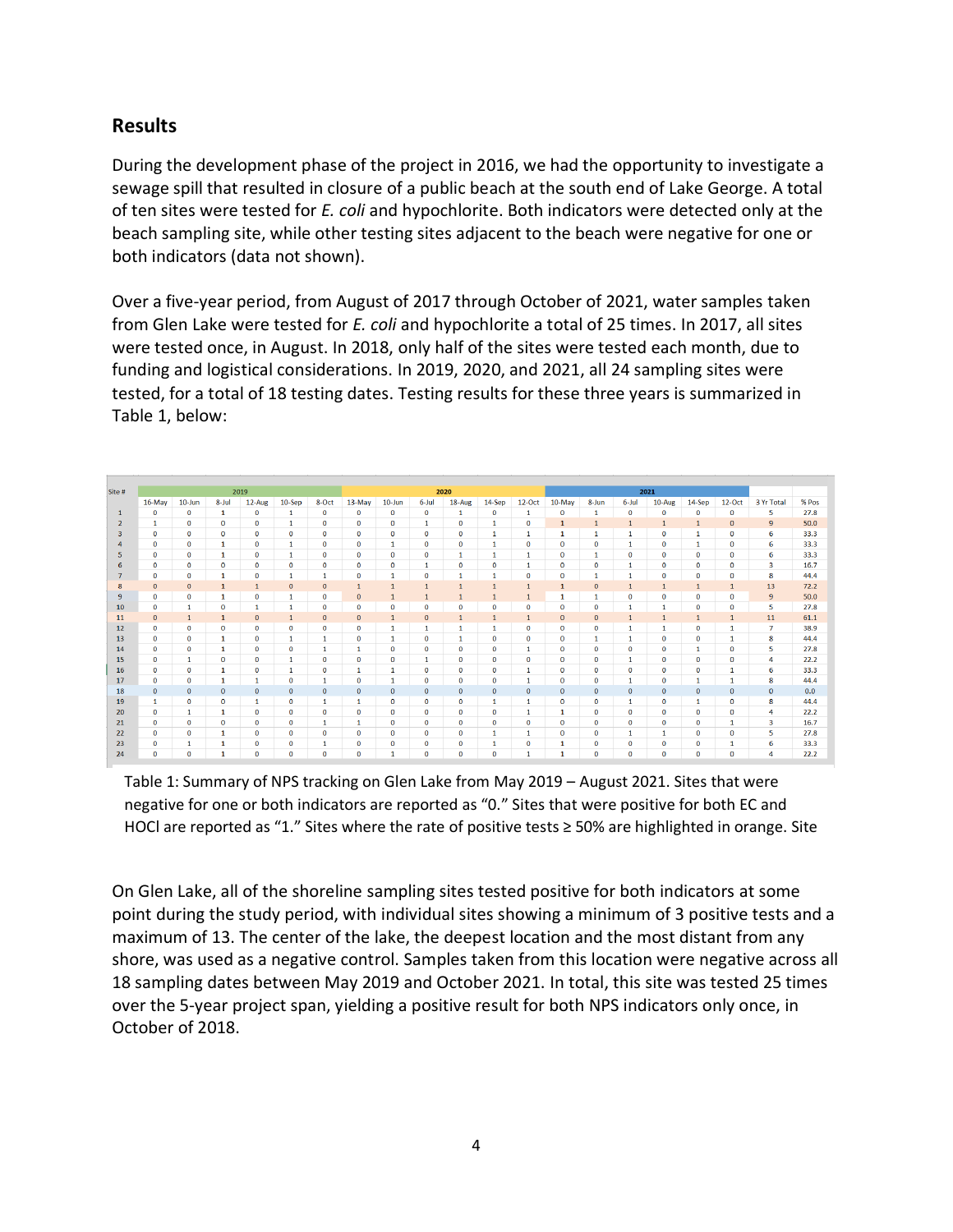For this and in previous studies, any site that showed the presence of both indicators  $\geq$  50% of the sampling dates was considered significant. During the three-year study period, 20 of the 24 sites were positive for both indicators sporadically, but did not exceed the 50% threshold. Four of the sampling sites were positive for both indicators ≥ 50% of the time.

The general location of these four sites (A, B, C, and D) are highlighted on the Glen Lake map (Figure 1).



Figure 1: Map of Glen Lake showing the sites positive for both indicators  $\geq$  50% of the sampling dates.

We also evaluated the Roth Bioscience R-CARD test kit for enumerating *E. coli* present in lake samples, and compared the results with those obtained using IDEXX Colilert. The R-CARD provides a quantitative result indicating how many bacteria are present in the water, where the Colilert test only indicates whether *E. coli* was present or absence in the sample.

Sites where *E. coli* was indicated by a positive Colilert test correlated well with results obtained using the R-CARD, as shown in Table 2. *E. coli* cell counts ranged from 1 cfu/mL to over 50 cfu/mL. Sites where only a single *E. coli* was detected by R-CARD gave both positive and negative results with the Colilert. However, >2 *E. coli* cfu/mL correlated with a positive Colilert test.

There were several advantages to using the R-CARD over Colilert. The cost per test was significantly lower than the Colilert test. Although there are advantages to performing the test in a laboratory facility in terms of the availability of microbiological laboratory equipment and disposal of chemical and biological hazardous waste, the R-CARD significantly reduces the need for specialized equipment or procedures, and can be safely disposed of in compliance with regulatory guidelines. Interpretation of the Colilert test is based on the subjective determination of color/fluorescence changes compared to a visual standard, while the R-CARD test is interpreted by counting colonies of *E. coli* present on the card, which provides an objective and quantitative result.

|                  |              | Roth                    |
|------------------|--------------|-------------------------|
| Site             | Colilert     | cfu/ml                  |
| 1                | 0            | 1                       |
| $\overline{2}$   | 0            | 0                       |
| 3                | 0            | 1                       |
| 4                | 0            | $\mathbf{1}$            |
| 5                | 0            | O                       |
| 6                | 1            | 9                       |
| 7                | 0            | 9                       |
| 8                | $\mathbf{1}$ | 17                      |
| 9                | 0            | 12                      |
| 10               | 1            | 5                       |
| 11               | 1            | 10                      |
| 12               | $\mathbf{1}$ | 14                      |
| 13               | 1            | 51                      |
| 14               | 1            | 16                      |
| 15               | $\mathbf{1}$ | 15                      |
| 16               | 1            | 16                      |
| 17               | 1            | 20                      |
| 18               | 0            | $\mathbf{1}$            |
| 19               | 1            | 1                       |
| 20               | 1            | 26                      |
| 21               | 1            | 55                      |
| 22               | $\mathbf{1}$ | $\overline{\mathbf{c}}$ |
| 23               | 1            | 2                       |
| 24               | 1            | 9                       |
| <b>Total pos</b> | 16           | 17                      |

Table 2: Comparison of Colilert and R-CARD test for detection of *E. coli*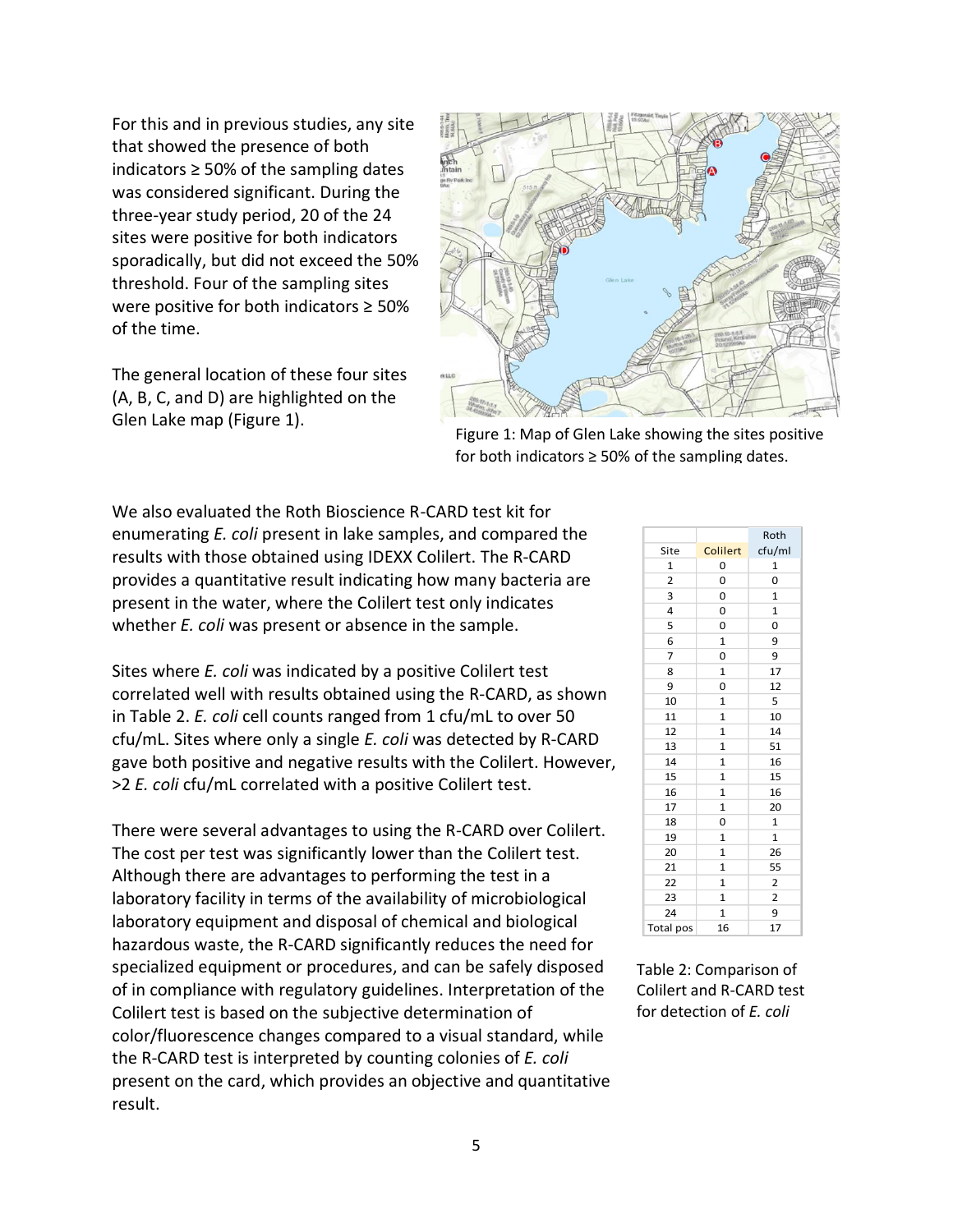### **Discussion**

Glen Lake participates in the Citizen's Statewide Lake Assessment Program (CSLAP), which is a program of lake monitoring to help understand lake conditions and inform lake management plans. CSLAP volunteers collect water quality data to evaluate chemical nutrient (nitrogen and phosphorus) enrichment, aquatic weed and algae growth, and the recreational quality of the lake. This permits monitoring of lake conditions over time, which reveals existing problems, and detects existing and emerging threats<sup>8</sup>.

In the 2020 Report, CSLAP describes Glen Lake as mesoligotrophic (moderately unproductive) based on observed variables including moderate water clarity, moderate algae populations, and low phosphorous and nitrogen (nutrient) levels. Some of the phosphorus and nitrogen detected in the lake is soluble, which indicates a potential for increased plant/algae and microbial growth<sup>9</sup>. In this study, we monitored Glen Lake for two additional indicators, fecal bacteria (specifically *Escherichia coli*) and hypochlorite ion, which are both known as NPS pollutants associated with human activity, and in particular, septic systems.

Of these two metrics, free chlorine (hypochlorite ion) is a more robust indicator of humanassociated activity. Hypochlorite is found in bleach and other cleaning compounds, and there are no natural sources of this compound in surface or groundwater. Hypochlorite ion is stable in lake water only for short periods after being introduced by some human-related source. Although detection of either *E. coli* or hypochlorite alone may not implicate a failing septic system with absolute certainty, when these metrics are used together, a more powerful predictive tool emerges.

In this study, we consistently found both indicators present ≥ 50% at two sites, labelled "A" and "B" on the Glen Lake map (Figure 1). Site A was positive for both indicators 72.2% of the testing dates, and Site B 61.1% of the time across a three-year period. This consistent correlation between free chlorine and *E. coli* at these two sites was considered a good indication that septic system leakage was occurring in that area of the lake, although it is not possible to identify a specific septic system as the source of the pollutants.

Two other sites, labelled "C" and "D" on the map, showed the presence of both indicators 50% of the sampling dates. For sites C and D, detection of both indicators was not consistent across years. Site C was positive for both indicators 2 out of 6 testing dates in 2019. This rate increased to 5 out of 6 dates in 2020, and returned to 2 out of 6 dates in 2021. Site D showed an increase in the frequency of positive tests in 2021.

There are several variables that may have contributed to these fluctuations. In 2020 and 2021, Covid19-related shutdowns of worksites, schools, and travel resulted in a higher rate of residential occupancy on Glen Lake than in previous years (Paul McPhillips, personal communication). Site "D" is the only public access point on Glen Lake, which is situated next to a popular lakeside restaurant. Lake residents again noted a substantial increase in the use of the boat launch area during 2021, which ultimately led to the installation of portable toilets to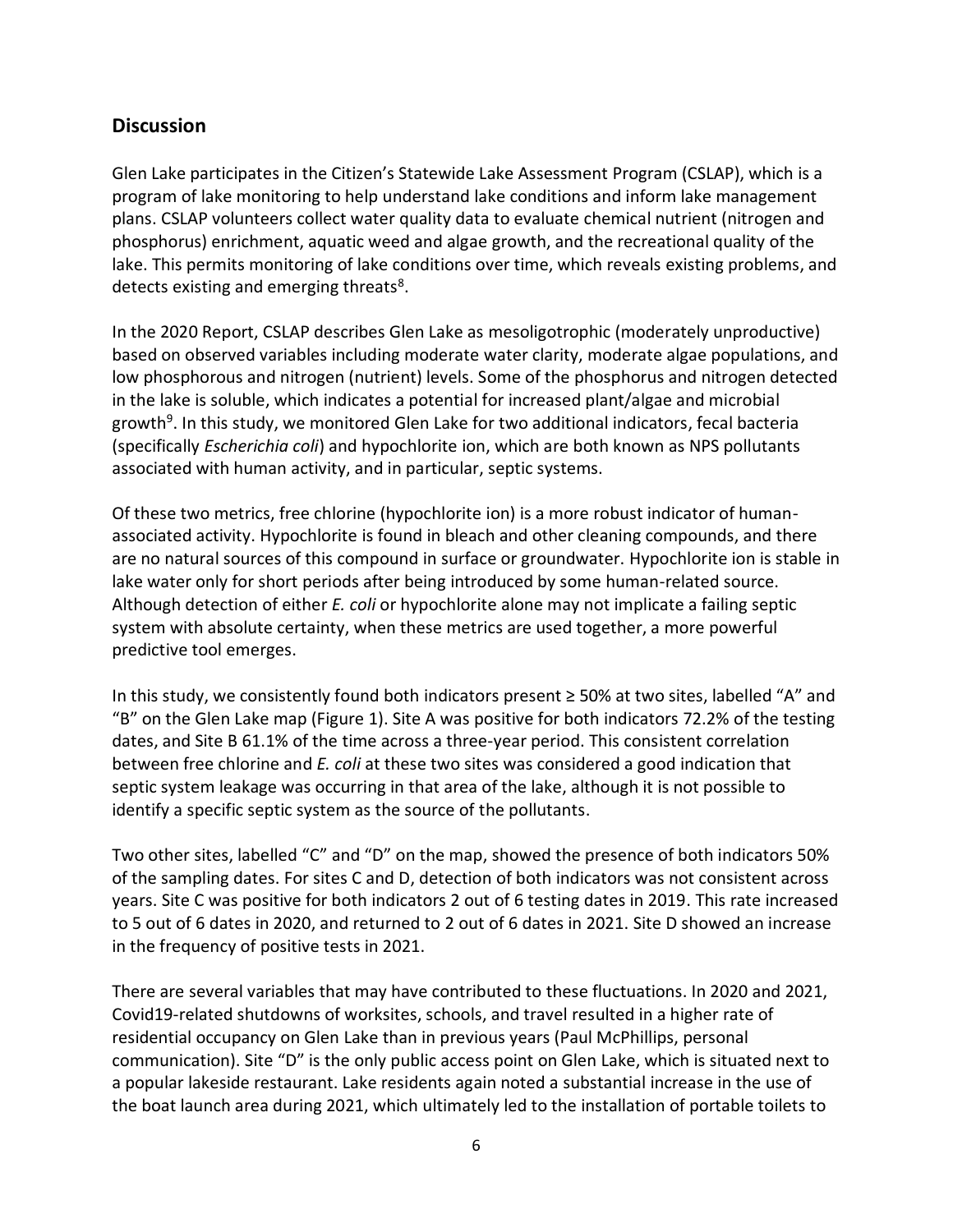accommodate the increase in the number of people who were accessing Glen Lake from the boat launch.

Sites A, B, and C are all located at the northeast end of the lake, where water depths are 10 feet or less, providing the potential for higher water temperatures that could enhance reproduction of naturally occurring coliform bacteria in the lake. All three of these locations are associated with shallower water (less than 10 feet of depth), and correlate with an observed increase in growth of invasive aquatic plants close to the shore<sup>10</sup>. Collectively these data indicate that anthropogenic factors influence the growth of invasive plants and other organisms in this area, and suggests that management strategies should be considered to improve to preserve water quality.

A logical next step in the monitoring process would be to identify specific properties where septic system leakage may be occurring. This could be accomplished by using a modified approach to standard rhodamine dye testing, in which a large quantity of bleach is flushed in a toilet, and with the Hach test kit and colorimeter monitor the lakefront for 24 – 48 hours for hypochlorite. In our previous study, we were able to narrow the range of possible discharge to an area of approximately 6 feet of shoreline<sup>6</sup>.

Evaluation of three years of NPS tracking data on Glen Lake supports the validity of using *Escherichia coli* and hypochlorite ion as reliable indicators of areas where septic system-derived pollutants may be entering the lake. The use of commercially available test kits simplifies the testing process. This method is cost effective and supplements the more comprehensive tests for water quality used in CSLAP and other monitoring programs. These data also provide direction and opportunity for follow-up testing to potentially identify failing septic systems so that updates or changes may be made.

#### References:

- 1. Warren County Community Map. Retrieved from: <https://gis.warrencountyny.gov/>
- 2. US EPA. Monitoring and Evaluating Nonpoint Source Watershed Projects. Retrieved from: [https://www.epa.gov/sites/default/files/2016-](https://www.epa.gov/sites/default/files/2016-06/documents/nps_monitoring_guide_may_2016-combined_plain.pdf) [06/documents/nps\\_monitoring\\_guide\\_may\\_2016-combined\\_plain.pdf](https://www.epa.gov/sites/default/files/2016-06/documents/nps_monitoring_guide_may_2016-combined_plain.pdf)
- 3. US EPA. Polluted Runoff: Nonpoint Source (NPS) Pollution. Retrieved from: <https://www.epa.gov/nps>
- 4. US EPA. Stormwater Best Management Practice Preventing Stormwater Contamination from Septic System Failure. Retrieved from: [https://www.epa.gov/system/files/documents/2021-11/bmp-preventing-stormwater](https://www.epa.gov/system/files/documents/2021-11/bmp-preventing-stormwater-contamination-from-septic-system-failure.pdf)[contamination-from-septic-system-failure.pdf](https://www.epa.gov/system/files/documents/2021-11/bmp-preventing-stormwater-contamination-from-septic-system-failure.pdf)